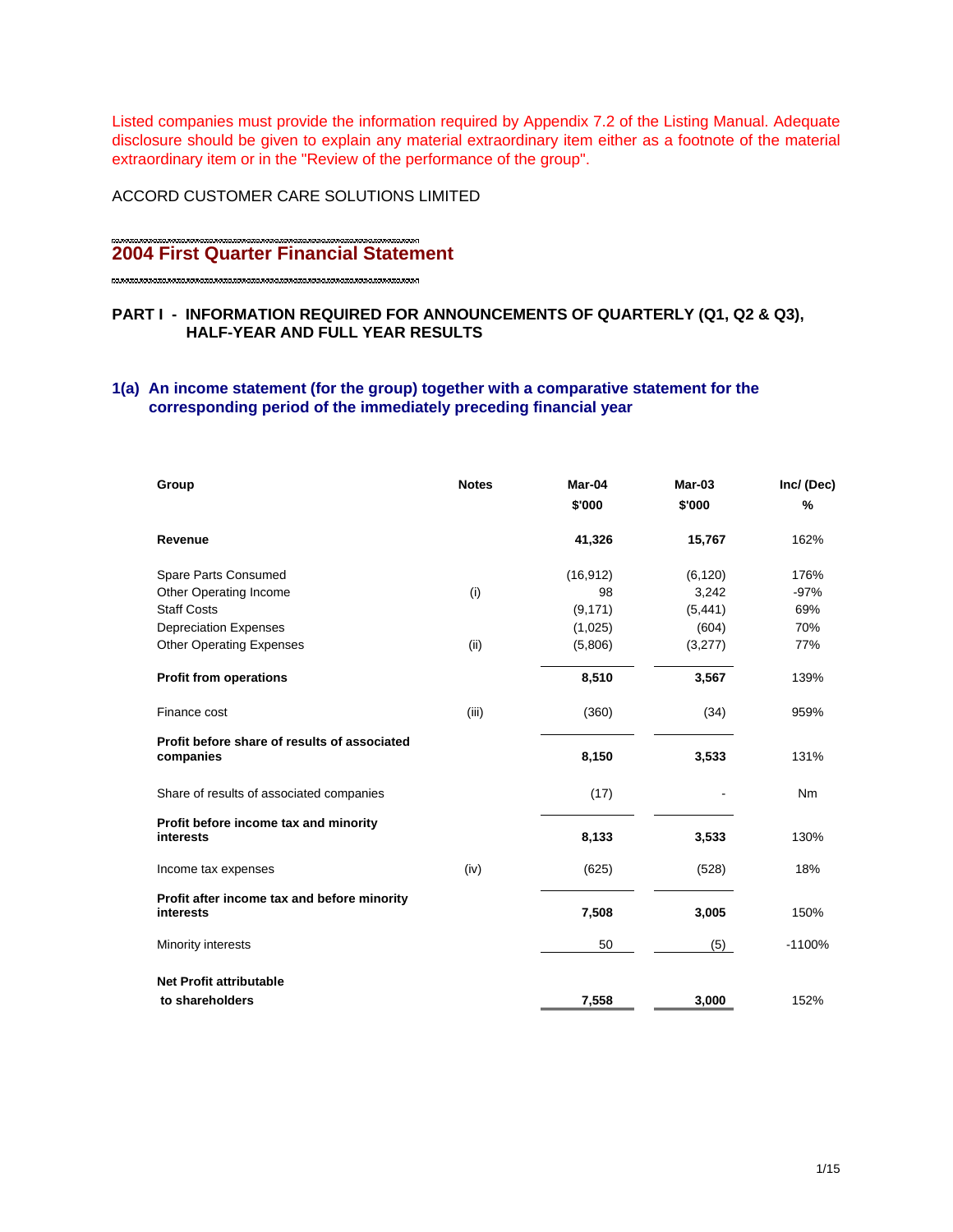# **1(a) (i) Other operating income consist of the following:**

|                                            | Mar-04<br>\$'000 | Mar-03<br>\$'000 |
|--------------------------------------------|------------------|------------------|
| Management and corporate advisory fee      | 15               | 1,031            |
| Royalty                                    | ٠                | 1,060            |
| Foreign currency exchange                  |                  |                  |
| adjustment gain/(loss)                     | (16)             | 816              |
| Interest income from non-related companies | 36               | 25               |
| Government grant                           |                  | 229              |
| Others                                     | 63               | 81               |
|                                            | 98               | 3,242            |

# **1(a)(ii) Included in other operating expenses are the following:**

|                                              | Mar-04<br>\$'000 | Mar-03<br>\$'000 |  |
|----------------------------------------------|------------------|------------------|--|
|                                              |                  |                  |  |
| Amortisation of goodwill on consolidation    | 427              | 150              |  |
| Minimum lease payments under operating lease | 1,832            | 1.077            |  |
| (Reversal) Allowances for                    |                  |                  |  |
| doubtful trade receivables                   |                  | (6)              |  |
|                                              |                  |                  |  |

# **1(a)(iii) Finance cost**

This comprises interest on bank loans and the increase is due to higher loan undertaken for both DMS and investment activities.

# **1(a)(iv) Income Tax**

The lower effective tax rate for the period is due to:-

- (1) Non-taxable income of a subsidiary;
- (2) Tax incentive enjoyed by our subsidiary in the PRC, and
- (3) Development and Expansion Incentive enjoyed by the Company under the Economic Development Board of Singapore's Business Headquarters Programme.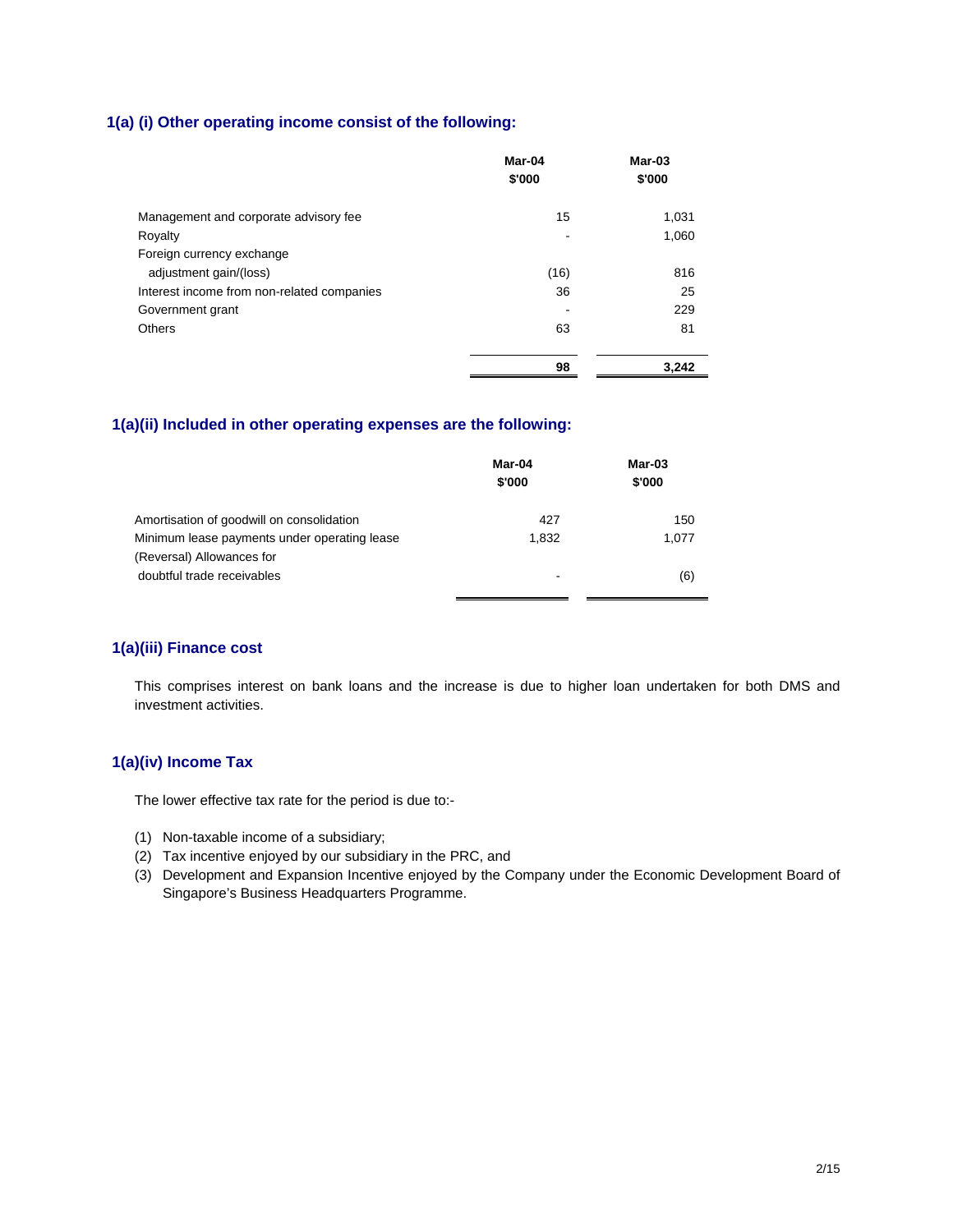| <b>ASSETS</b>                           | <b>Notes</b> | Group<br>31/03/04<br>\$'000 | Group<br>31/12/03<br>\$'000 | Company<br>31/03/04<br>\$'000 | Company<br>31/12/03<br>\$'000 |
|-----------------------------------------|--------------|-----------------------------|-----------------------------|-------------------------------|-------------------------------|
| <b>Current assets:</b>                  |              |                             |                             |                               |                               |
| Cash                                    |              | 34,274                      | 32,640                      | 14,174                        | 22,591                        |
| Trade receivables                       | a            | 36,250                      | 27,908                      | 9,541                         | 13,587                        |
| Other receivables and prepayments       | b            | 8,282                       | 11,047                      | 26,952                        | 39,398                        |
| Inventories                             | c            | 16,761                      | 15,440                      | 3,640                         | 3,773                         |
| <b>Total current assets</b>             |              | 95,567                      | 87,035                      | 54,307                        | 79,349                        |
| Non-current assets:                     |              |                             |                             |                               |                               |
| Investment in subsidiaries              |              |                             |                             | 48,497                        | 23,836                        |
| Investment in associated companies      | d            | 4,678                       | 500                         | 4,550                         | 500                           |
| Other Investments                       |              | 129                         | 129                         | 129                           | 129                           |
| Advance payments for investments        |              | 2,550                       | 18,296                      | 2,550                         | 18,296                        |
| Property, plant and equipment           |              | 20,635                      | 19,081                      | 6,916                         | 7,045                         |
| Other goodwill                          |              | 2,253                       | 2,219                       | 1,000                         | 1,013                         |
| Goodwill on consolidation               | е            | 29,916                      | 11,888                      |                               |                               |
| Total non-current assets                |              | 60,161                      | 52,113                      | 63,642                        | 50,819                        |
| <b>Total assets</b>                     |              | 155,728                     | 139,148                     | 117,949                       | 130,168                       |
| <b>Current liabilities:</b>             |              |                             |                             |                               |                               |
| Trade payables                          | f            | 8,916                       | 9,435                       | 8,835                         | 9,235                         |
| Other payables                          | g            | 16,302                      | 10,325                      | 34,849                        | 33,879                        |
| Income tax payable                      |              | 2,105                       | 1,371                       | 583                           | 526                           |
| Obligations under finance leases        |              | 202                         | 202                         |                               |                               |
| Current portion of long-term bank loans | h            | 27,991                      | 24,941                      | 4,550                         | 18,000                        |
| <b>Total current liabilities</b>        |              | 55,516                      | 46,274                      | 48,817                        | 61,640                        |
| <b>Non-current liabilities:</b>         |              |                             |                             |                               |                               |
| Obligations under finance leases        |              | 86                          | 108                         |                               |                               |
| Deferred income tax                     |              | 837                         | 842                         | 912                           | 912                           |
| Total non-current liabilities           |              | 923                         | 950                         | 912                           | 912                           |
| <b>Minority Interest</b>                |              | 434                         | 485                         |                               |                               |
| <b>Capital and reserves:</b>            |              |                             |                             |                               |                               |
| Issued capital                          |              | 15,829                      | 15,829                      | 15,829                        | 15,829                        |
| <b>Capital Redemption Reserve</b>       |              | 22                          | 22                          | 22                            | 22                            |
| Share premium reserve                   |              | 42,098                      | 42,098                      | 42,098                        | 42,098                        |
| Foreign currency translation reserve    |              | 402                         | 544                         |                               |                               |
| Accumulated profits                     |              | 40,504                      | 32,946                      | 10,271                        | 9,667                         |
| Total equity                            |              | 98,855                      | 91,439                      | 68,220                        | 67,616                        |
| <b>Total liabilities and equity</b>     |              | 155,728                     | 139,148                     | 117,949                       | 130,168                       |

# **1(b)(i) A balance sheet (for the issuer and group), together with a comparative statement as at the end of the immediately preceding financial year**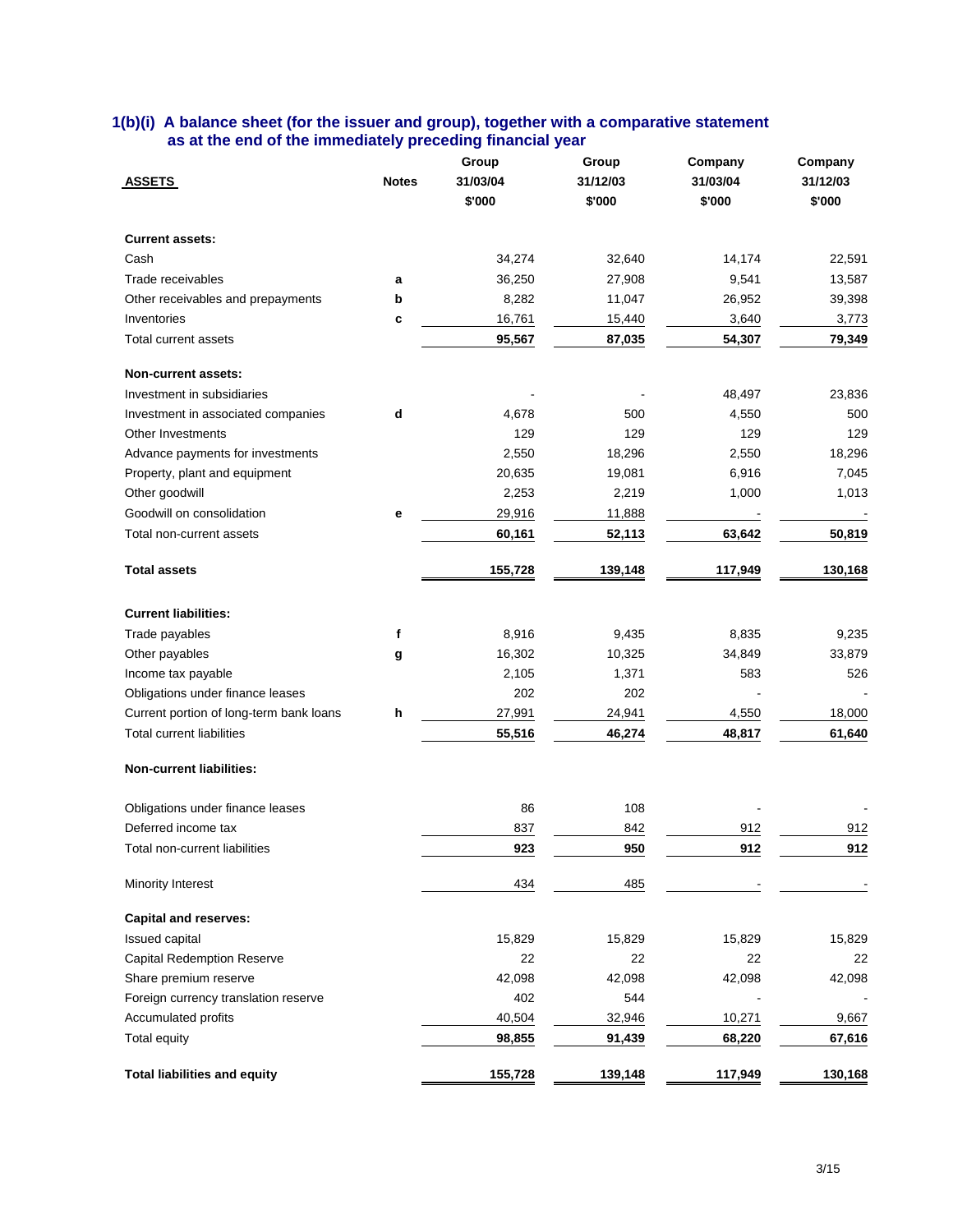## **(a) Trade Receivables**

The trade receivables turnover is 70 days for the period ended 31 March 2004 (88 days for year ended 31 December 2003) and the trade receivables aging is as follows:-

| <b>Trade Receivables Aging</b> |     |     |     | $1 - 30$ Days $31 - 60$ Days $61 - 90$ Days Over 90 Days | Total |
|--------------------------------|-----|-----|-----|----------------------------------------------------------|-------|
| As at 31 March 2004            | 65% | 18% | 2%  | 15%                                                      | 100%  |
| As at 31 December 2003         | 57% | 21% | 11% | 11%                                                      | 100%  |

Included in trade receivables of the Group as at 31 March 2004 are DMS receivables amounting to \$12.3 million (31 December 2003: \$6.8 million).

## **(b) Other Receivables and Prepayments**

Included in Other Receivables are mainly deposits for rental and utilities (\$2.1 million), prepayments (\$1.1 million), advance to an investee company (\$0.7 million).

## **(c) Inventories**

Included DMS inventories amounting to \$5.9 million (31 December 2003: \$5.3 million).

Inventories turnover is 86 days for the period ended 31 March 2004. (136 days for year ended 31 December 2003)

## **(d) Investment in associated companies**

This represents cost of investment in A-Club Mobile Pte Ltd, Allpro International Limited and 2 other associated companies incorporated in PRC.

#### **(e) Goodwill on consolidation**

The increase arose mainly from consolidation of results of the following subsidiaries:

- Shanghai ACCS Forte Science & Technology Co., Ltd
- Porter Profits Limited
- Ucom Technologies Private Ltd

## **(f) Trade Payables**

Trade payables turnover is 45 days for the period ended 31 March 2004. (66 days for year ended 31 December 2003)

#### **(g) Other Payables**

The increase is mainly due to deferred consideration from acquisition of certain subsidiaries.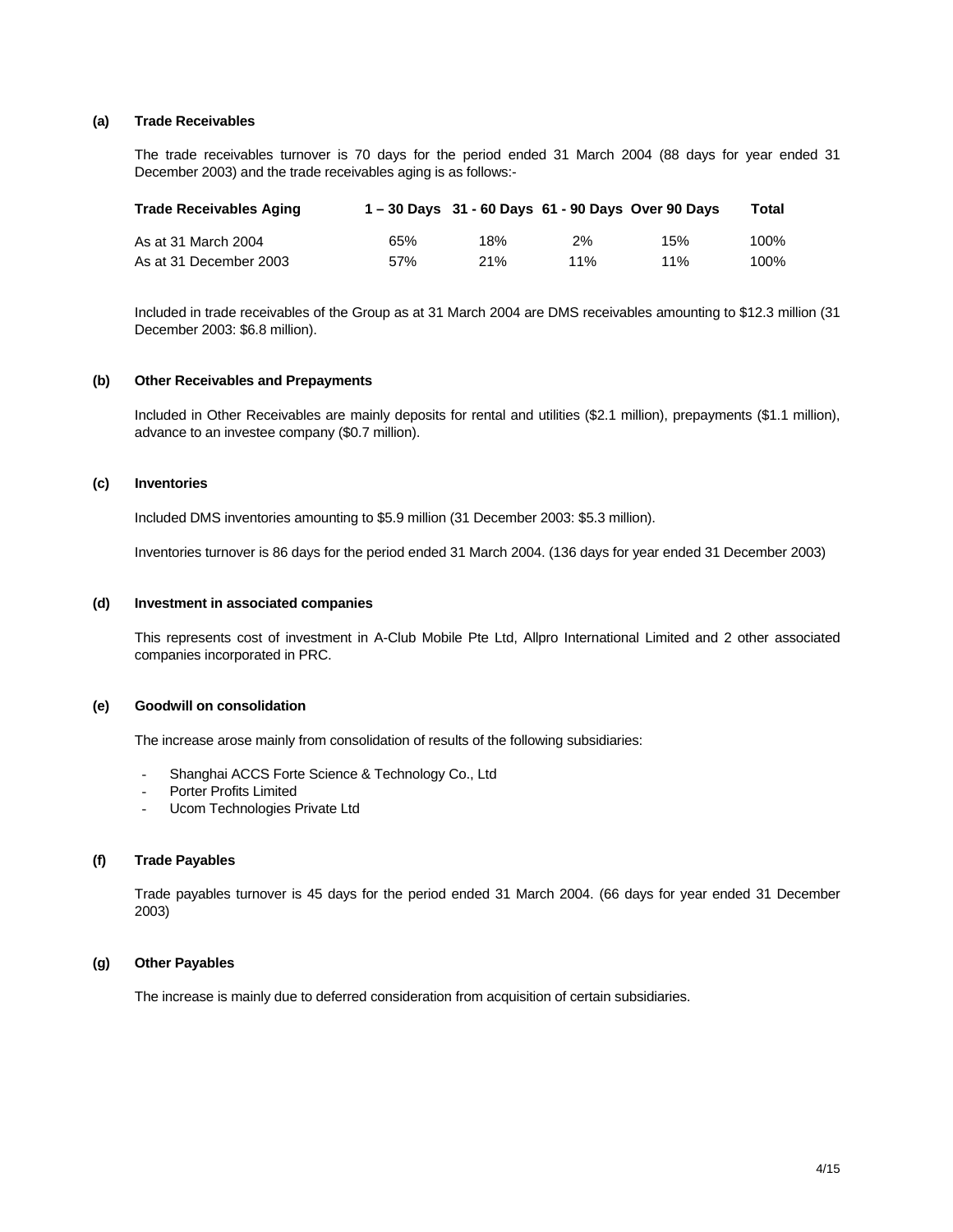# **(h) Short-Term Bank Loan**

The bank loans of the Group are drawn down for the following:-

|                                | Mar-04<br>\$'000 | Dec-03<br>\$'000 |
|--------------------------------|------------------|------------------|
| Investment in PRC subsidiaries | 11,146           | 11,459           |
| DMS activities                 | 16.845           | 12,682           |
| Investment in India subsidiary |                  | 800              |
| Total                          | 27,991           | 24,941           |

# **1(b)(ii) Aggregate amount of group's borrowings and debt securities**

# **Amount repayable in one year or less, or on demand**

| As at 31 March 2004 |                    |                  | As at 31 December 2003 |
|---------------------|--------------------|------------------|------------------------|
| Secured (\$'000)    | Unsecured (\$'000) | Secured (\$'000) | Unsecured (\$'000)     |
| 6.798               | 21.395             | 7.143            | 18,000                 |

# **Amount repayable after one year**

| As at 31 March 2004 |                    |                  | As at 31 December 2003 |
|---------------------|--------------------|------------------|------------------------|
| Secured (\$'000)    | Unsecured (\$'000) | Secured (\$'000) | Unsecured (\$'000)     |
| 86                  | Nil                | 108              | Nil                    |

# **Details of collateral**

The bank loans amounting to \$6,596,000 (31 December 2003: \$6,941,000) of the Group are secured by fixed deposits of \$4,970,000.

Finance lease is secured by the fixed assets acquired under the lease arrangement.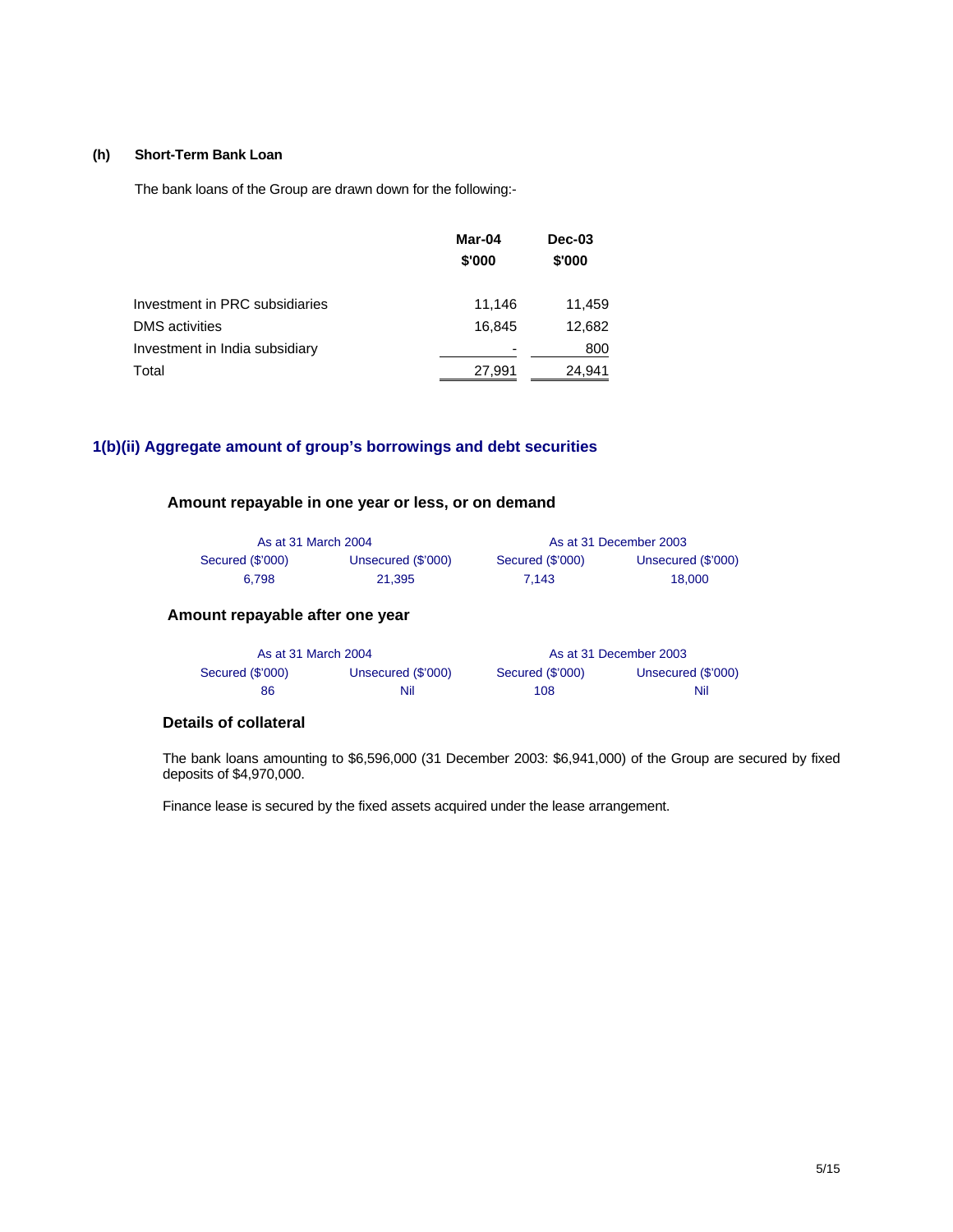# **1(c) A cash flow statement (for the group), together with a comparative statement for the corresponding period of the immediately preceding financial year**

|                                                 |   | <b>3 Months Ended</b> | <b>3 Months Ended</b> |  |
|-------------------------------------------------|---|-----------------------|-----------------------|--|
|                                                 |   | Mar-04                | Mar-03                |  |
|                                                 |   | \$'000                | \$'000                |  |
| Cash flows from operating activities:           |   |                       |                       |  |
| Profit before income tax                        |   | 8,150                 | 3,533                 |  |
| Adjustments for:                                |   |                       |                       |  |
| Depreciation expense                            |   | 1,025                 | 604                   |  |
| Interest expense                                |   | 360                   | 34                    |  |
| Interest Income                                 |   | (36)                  | (25)                  |  |
| Plant and equipment written off                 |   | 10                    |                       |  |
| Amortisation of goodwill                        |   | 427                   | 150                   |  |
| Operating profit before working capital changes |   | 9,936                 | 4,296                 |  |
| Trade receivables                               | A | (5,266)               | 5,083                 |  |
| Other receivables and prepaid expenses          |   | 583                   | 304                   |  |
| Inventories                                     | А | (376)                 | (460)                 |  |
| Trade payables                                  |   | (2,664)               | (1,098)               |  |
| Other payables                                  |   | 2,545                 | (3,667)               |  |
| Cash generated from operations                  |   | 4,758                 | 4,458                 |  |
| Interest received                               |   | 36                    | 25                    |  |
| Income tax paid                                 |   | 103                   | (1, 412)              |  |
| Net cash from operating activities              | Α | 4,897                 | 3,071                 |  |
| Cash flows from investing activities:           |   |                       |                       |  |
| Purchase of plant and equipment                 |   | (1,099)               | (1,647)               |  |
| Advance payments for investments                |   |                       | (4, 342)              |  |
| Purchase of investments in associated companies | в | (2,695)               |                       |  |
| Acquisition of subsidiaries                     | C | (55)                  |                       |  |
| Purchase of businesses                          | D | (303)                 |                       |  |
| Payment of deferred purchase consideration      |   |                       | (3,932)               |  |
| Net cash used in investing activities           |   | (4, 152)              | (9,921)               |  |
| Cash flows from financing activities:           |   |                       |                       |  |
| Proceeds from issuing shares                    |   |                       | 27,517                |  |
| <b>Interest Paid</b>                            |   | (360)                 | (34)                  |  |
| Decrease in finance lease                       |   | (59)                  | (39)                  |  |
| Proceed from/(Repayment) of short term loan     |   | 1,583                 | (1, 114)              |  |
|                                                 |   |                       |                       |  |
| Net cash from financing activities              |   | 1,164                 | 26,330                |  |
| Net effect of exchange rate changes in          |   |                       |                       |  |
| consolidating subsidiaries                      |   | (275)                 | 651                   |  |
| Net increase in cash                            |   | 1,634                 | 20,131                |  |
| Balance at beginning of year                    |   | 27,670                | 5,782                 |  |
| Balance at end of year                          | Е | 29,304                | 25,913                |  |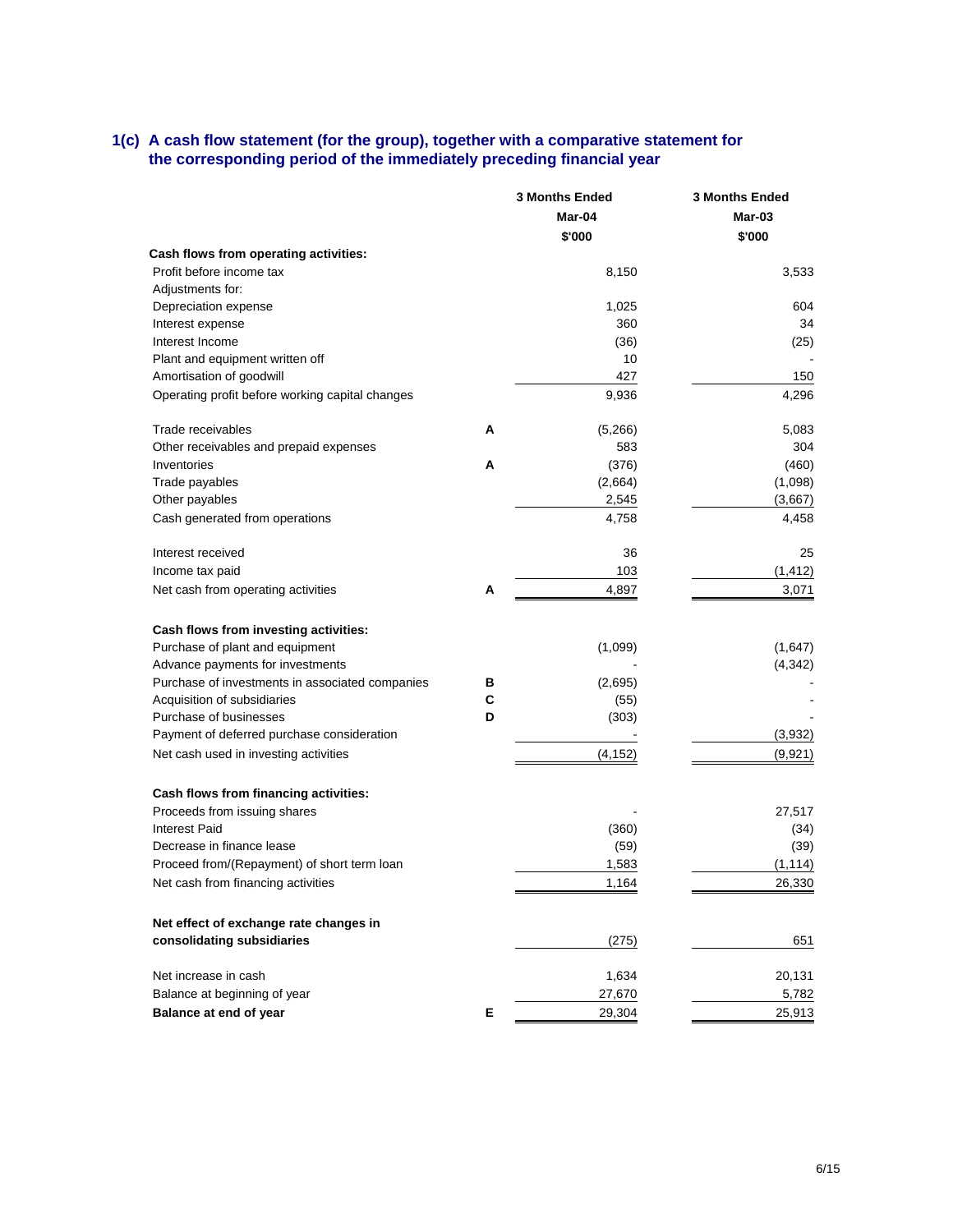# **Notes to the consolidated cash flow statements**

A. Included in the cash flow from operating activities for the year ended 31 March 2004 are the following working capital for:-

|                                    | \$'000 |
|------------------------------------|--------|
| Trade receivables arising from DMS | 12,288 |
| Inventories for DMS operations     | 5.879  |
|                                    | 18,167 |

The net cash flow from operating activities for the period would have been as follows without the above activities that are financed by loans.

|                                                                 | \$'000 |
|-----------------------------------------------------------------|--------|
| Net cash from operating activities<br>(per cash flow statement) | 4.897  |
| Loans undertaken for DMS activities                             | 4.163  |
| Adjusted net cash from operating activities                     | 9,060  |

- B. This represents additional investments in A-Club Mobile Pte Ltd and 2 other associated companies incorporated in PRC.
- C. Summary of effects of acquisition of subsidiaries:

|                                                   | \$'000   |
|---------------------------------------------------|----------|
| Cash                                              | 790      |
| Other current assets                              | 6,436    |
| <b>Current liabilities</b>                        | (6, 722) |
| Net current assets                                | 504      |
| Non-current assets                                | 1,365    |
| Goodwill on acquisition of subsidiaries           | 18,288   |
| Purchase consideration discharged by cash         | 20,157   |
| Less:                                             |          |
| Deferred consideration                            | (5,066)  |
| Advance payments made in prior year               | (14,246) |
| Less: Cash of acquired subsidiaries               | (790)    |
| Net cash outflow from acquisition of subsidiaries | 55       |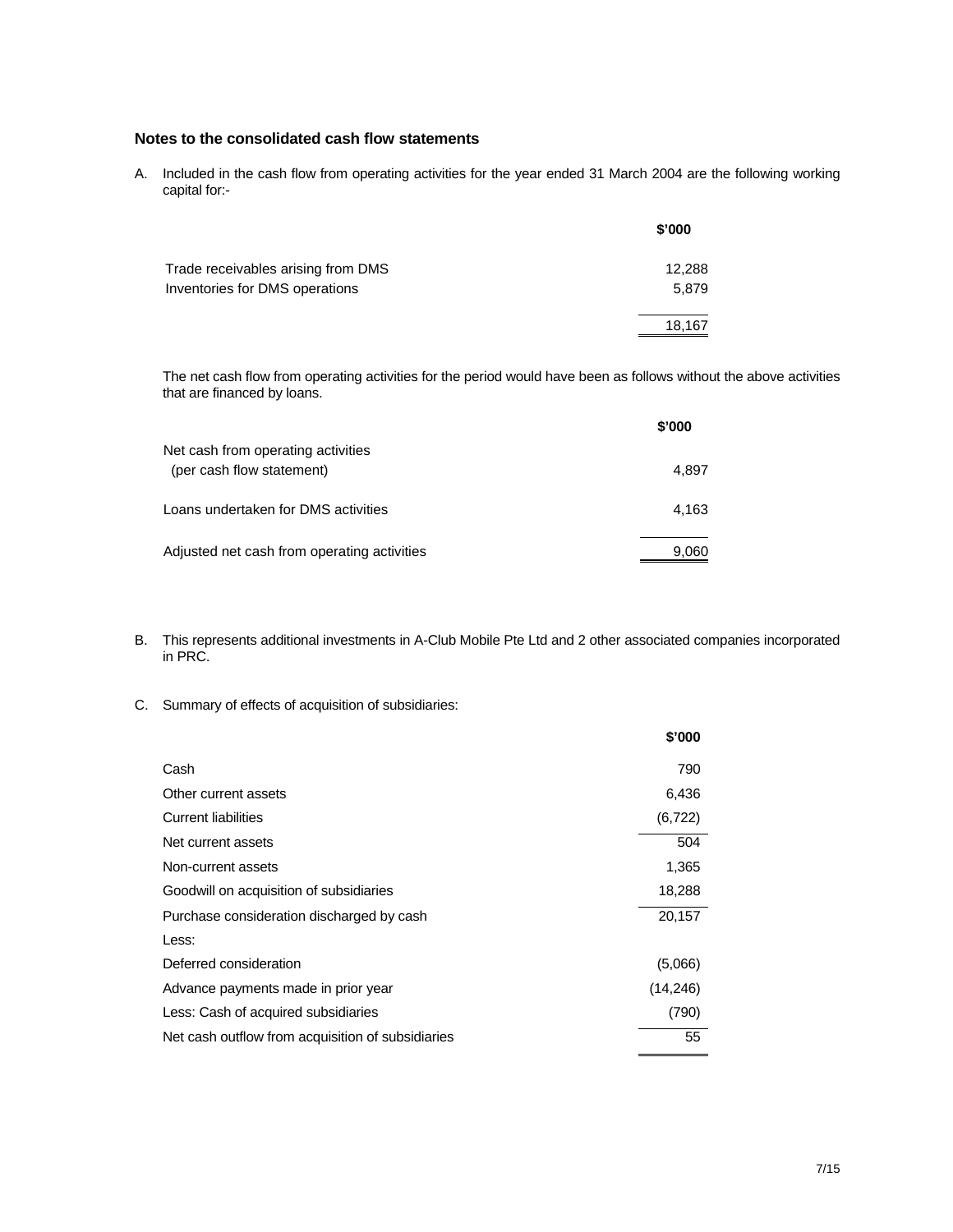- D. This relates to the purchase of businesses in Vietnam.
- E. Cash at end of period in the consolidated cash flow statement comprise the following balance sheet amounts:-

|                                                        | <b>3 Months Ended</b><br>Mar-04<br>\$'000 | <b>3 Months Ended</b><br>Mar-03<br>\$'000 |
|--------------------------------------------------------|-------------------------------------------|-------------------------------------------|
| Cash and cash equivalents                              | 34,274                                    | 26,913                                    |
| Less: Cash and cash equivalents subject to restriction | (4,970)                                   | (1,000)                                   |
|                                                        | 29,304                                    | 25,913                                    |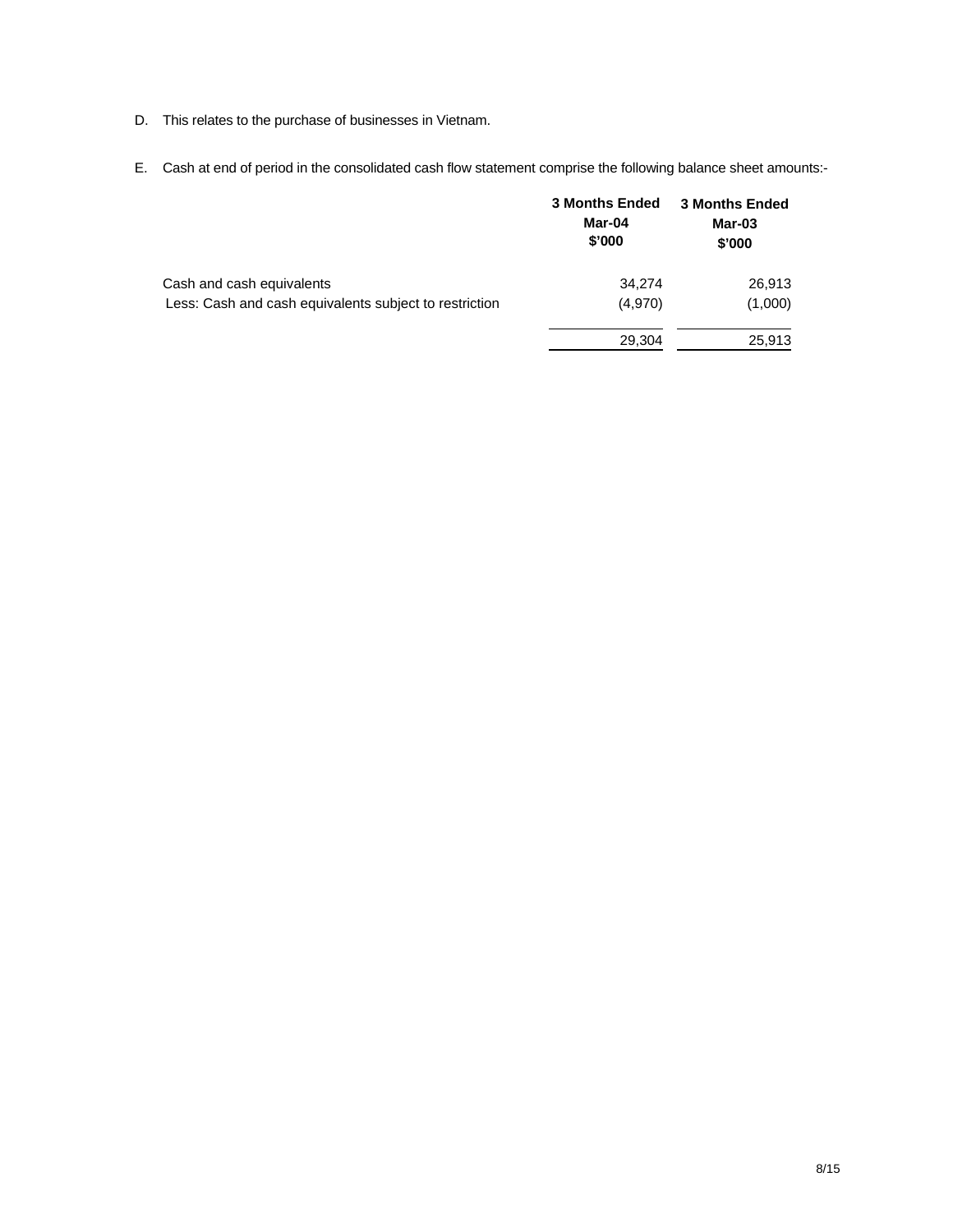# **1(d)(i) A statement (for the issuer and group) showing either (i) all changes in equity or (ii) changes in equity other than those arising from capitalisation issues and distributions to shareholders, together with a comparative statement for the corresponding period of the immediately preceding financial year**

|                                            | <b>Issued</b>                                 |                          |              | Foreign     |             |         |
|--------------------------------------------|-----------------------------------------------|--------------------------|--------------|-------------|-------------|---------|
|                                            | capital<br>Capital<br>(ordinary<br>redemption |                          | currency     |             |             |         |
|                                            |                                               |                          | <b>Share</b> | translation | Accumulated |         |
|                                            | shares)                                       | reserve                  | Premium      | reserve     | profits     | Total   |
| Group (3 months Ended March 2003)          | \$'000                                        | \$'000                   | \$'000       | \$'000      | \$'000      | \$'000  |
| Balance at January 1, 2003                 | 5,000                                         | 22                       |              | (299)       | 17,357      | 22,080  |
| Allotment and issue of new ordinary shares |                                               |                          |              |             |             |         |
| Pursuant to pre-invitation ESOS            | 799                                           |                          | 4,201        |             |             | 5,000   |
| Conversion of redeemable preference shares | 823                                           |                          | 174          |             |             | 997     |
| Conversion of redeemable convertible bond  | 1,366                                         |                          | 17,634       |             |             | 19,000  |
| Bonus issue                                | 5,591                                         |                          |              |             | (5,591)     |         |
| Public issue                               | 2,250                                         |                          | 22,050       |             |             | 24,300  |
| <b>IPO Expenses</b>                        |                                               |                          | (1,783)      |             |             | (1,783) |
| Net profit for the period                  |                                               |                          |              |             | 3,000       | 3,000   |
| Foreign currency translation               |                                               |                          |              | 649         |             | 649     |
| Balance at March 31, 2003                  | 15,829                                        | 22                       | 42,276       | 350         | 14,766      | 73,243  |
| Group (3 months Ended March 2004)          |                                               |                          |              |             |             |         |
| Balance at January 1, 2004                 | 15,829                                        | 22                       | 42,098       | 544         | 32,946      | 91,439  |
| Net profit for the period                  |                                               |                          |              |             | 7,558       | 7,558   |
| Foreign currency translation               |                                               |                          |              | (142)       |             | (142)   |
| Balance at March 31, 2004                  | 15,829                                        | 22                       | 42,098       | 402         | 40,504      | 98,855  |
| Company (3 months Ended March 2003)        |                                               |                          |              |             |             |         |
| Balance at January 1, 2003                 | 5,000                                         | 22                       |              |             | 11,252      | 16,274  |
| Allotment and issue of new ordinary shares |                                               |                          |              |             |             |         |
| Pursuant to pre-invitation ESOS            | 799                                           |                          | 4,201        |             |             | 5,000   |
| Conversion of redeemable preference shares | 823                                           |                          | 174          |             |             | 997     |
| Conversion of redeemable convertible bond  | 1,366                                         | $\blacksquare$           | 17,634       |             |             | 19,000  |
| Bonus issue                                | 5,591                                         |                          |              |             | (5, 591)    |         |
| Public issue                               | 2,250                                         |                          | 22,050       |             |             | 24,300  |
| <b>IPO Expenses</b>                        |                                               |                          | (1,783)      |             |             | (1,783) |
| Net profit for the period                  |                                               |                          |              |             | 2,583       | 2,583   |
| Balance at March 31, 2003                  | 15,829                                        | $\frac{22}{ }$           | 42,276       |             | 8,244       | 66,371  |
| Company (3 months Ended March 2004)        |                                               |                          |              |             |             |         |
| Balance at January 1, 2004                 | 15,829                                        | 22                       | 42,098       |             | 9,667       | 67,616  |
| Net profit for the period                  |                                               | $\overline{\phantom{a}}$ |              |             | 604         | 604     |
| Balance at March 31, 2004                  | 15,829                                        | 22                       | 42,098       |             | 10,271      | 68,220  |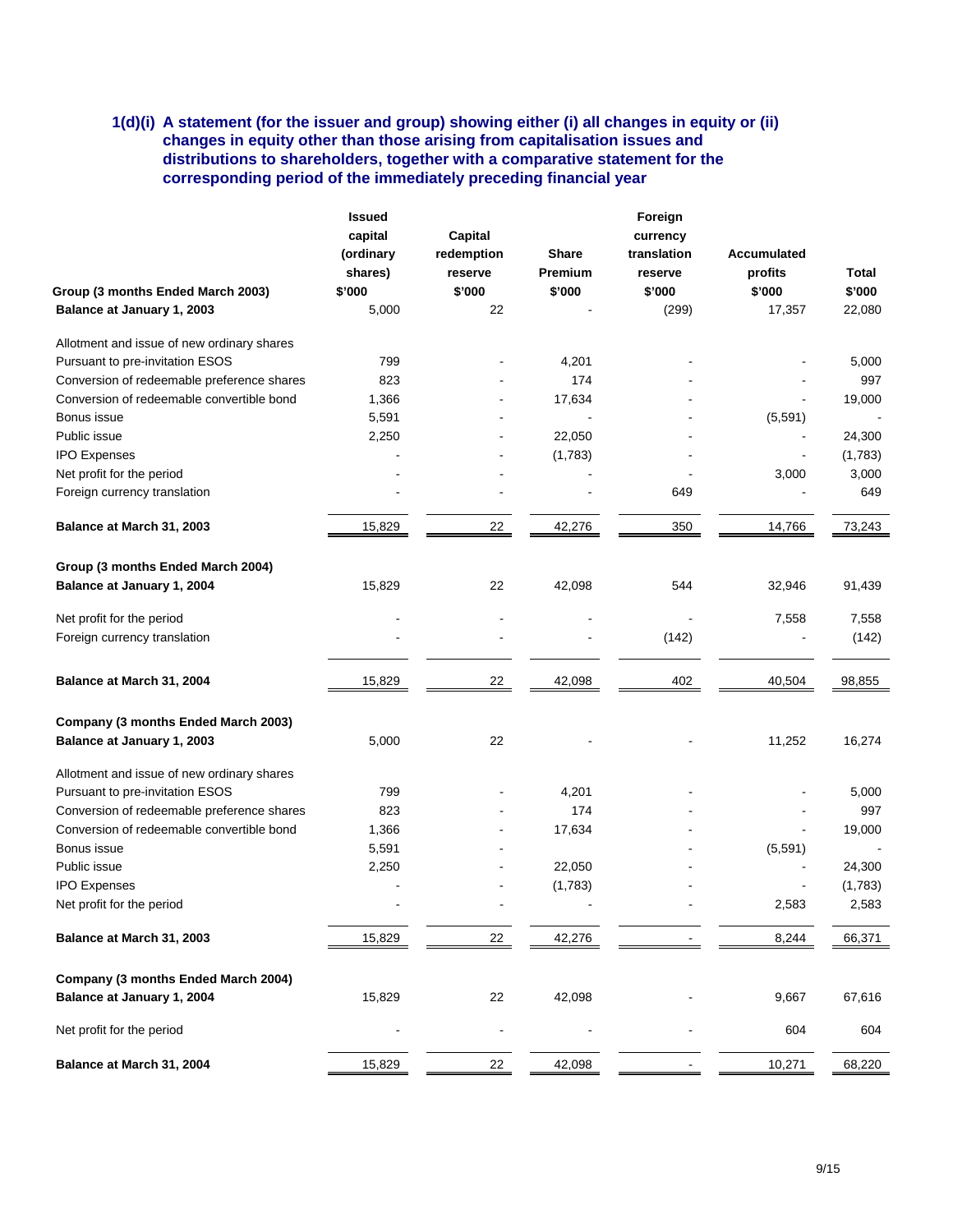**1(d)(ii) Details of any changes in the company's share capital arising from rights issue, bonus issue, share buy-backs, exercise of share options or warrants, conversion of other issues of equity securities, issue of shares for cash or as consideration for acquisition or for any other purpose since the end of the previous period reported on. State also the number of shares that may be issued on conversion of all the outstanding convertibles as at the end of the current financial period reported on and as at the end of the corresponding period of the immediately preceding financial year** 

The ACCS Share Option Scheme 2003 (the "Scheme") was approved and adopted by members at the Extraordinary General Meeting held on 13 January 2003. The price at which a participant of the Scheme shall subscribe for each share upon the exercise of an option was determined based on the average closing prices of the shares for each of the last five market days immediately preceding the date of grant of the options ("Date of Grant"). The vesting period of the options commences on the date not earlier than the first anniversary of the Date of Grant and expires on the tenth anniversary of the Date of Grant.

The share options granted and exercised during the financial year and share options outstanding as at March 31, 2004 under the Scheme were as follows:

|               | Balance at<br>January 1,<br>2004 or |                          |                      | Balance at        |                       |                           |
|---------------|-------------------------------------|--------------------------|----------------------|-------------------|-----------------------|---------------------------|
| Date of grant | later at date<br>of grant           | Exercised                | Lapsed/<br>Cancelled | March<br>31, 2004 | Subscription<br>price | Expiry date               |
|               | September 17, 2003 9,370,000        | <b>Contract Contract</b> | (160,000)            | 9,210,000         |                       | \$0.60 September 16, 2013 |

On 26 February 2004, the Company announced a bonus issue in the capital of the Company on the basis of one (1) bonus share for every two (2) existing ordinary shares held ("Bonus Issue"). The Bonus Issue was approved by shareholders at an extraordinary general meeting of the Company on 14 April 2004. As such, the number of share options granted and the subscription price will be adjusted to reflect the Bonus Issue in accordance with the rules of the Scheme.

# **2. Whether the figures have been audited, or reviewed and in accordance with which standard (e.g. the Singapore Standard on Auditing 910 (Engagements to Review Financial Statements), or an equivalent standard)**

The figures have not been audited or reviewed by auditors.

# **3. Where the figures have been audited or reviewed, the auditors' report (including any qualifications or emphasis of matter)**

Not applicable

**4. Whether the same accounting policies and methods of computation as in the issuer's most recently audited annual financial statements have been applied** 

Applied consistently

**5. If there are any changes in the accounting policies and methods of computation, including any required by an accounting standard, what has changed, as well as the reasons for, and the effect of, the change** 

Not applicable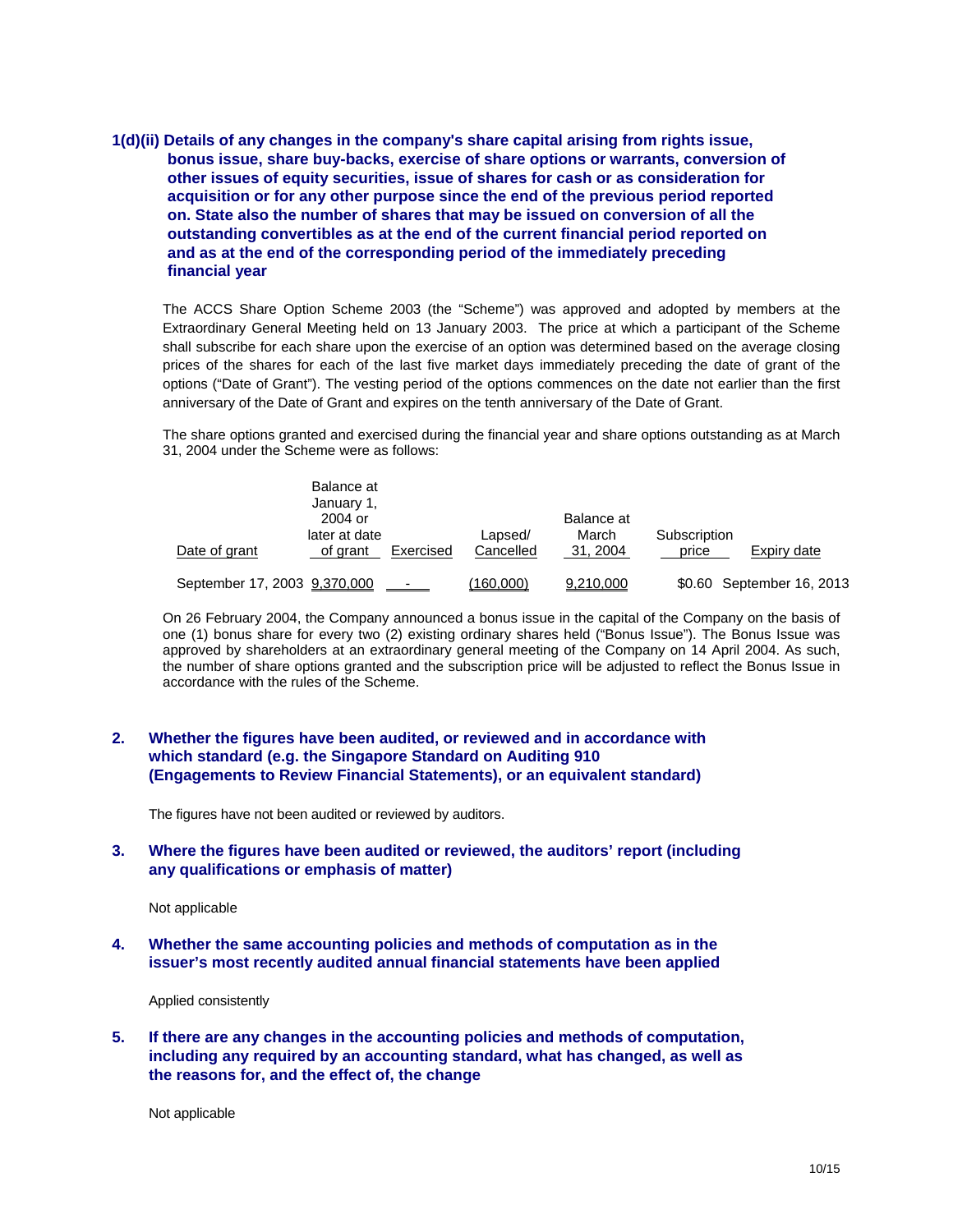# **6. Earnings per ordinary share of the group for the current period reported on and the corresponding period of the immediately preceding financial year, after deducting any provision for preference dividends**

|                                                                     | $Q1 - 04$<br>cents | $Q1-03$<br>cents |
|---------------------------------------------------------------------|--------------------|------------------|
| EPS (based on consolidated net profit attributable to shareholders) |                    |                  |
| - basic                                                             | 1.19               | 0.54             |
| - fully diluted                                                     | 1.19               | 0.54             |
|                                                                     |                    |                  |

Basic earnings per ordinary share is computed based on the weighted average number of shares in issue during the period of 633,162,320 (31 March 2003: 560,162,320) of \$0.025 each.

Fully diluted earnings per ordinary share is computed based on the weighted average number of shares during the period adjusted for the effect of all potential dilutive ordinary shares of 636,020,596 (31 March 2003: 560,162,320) of \$0.025 each.

Subsequent to 31 March 2004 and further to the approval of the Bonus Issue, the enlarged share capital of the Company is 949,743,475 ordinary shares of \$0.025 each.

# **7. Net asset value (for the issuer and group) per ordinary share based on issued share capital of the issuer at the end of the (a) current period reported on and (b) immediately preceding financial year**

|                                           | Group              |                    | Company            |                    |
|-------------------------------------------|--------------------|--------------------|--------------------|--------------------|
|                                           | 31-Mar-04<br>cents | 31-Mar-03<br>cents | 31-Mar-04<br>cents | 31-Mar-03<br>cents |
| Net Tangible Assets Value (NTA) per share | 10.53              | 9.80               | 10.62              | 10.48              |

The NTA per Share as at 31 March 2004 and 31 March 2003 have been calculated based on 633,162,320 ordinary shares of \$0.025 each.

Subsequent to 31 March 2004 and further to the approval of the Bonus Issue, the enlarged share capital of the Company is 949,743,475 ordinary shares of \$0.025 each.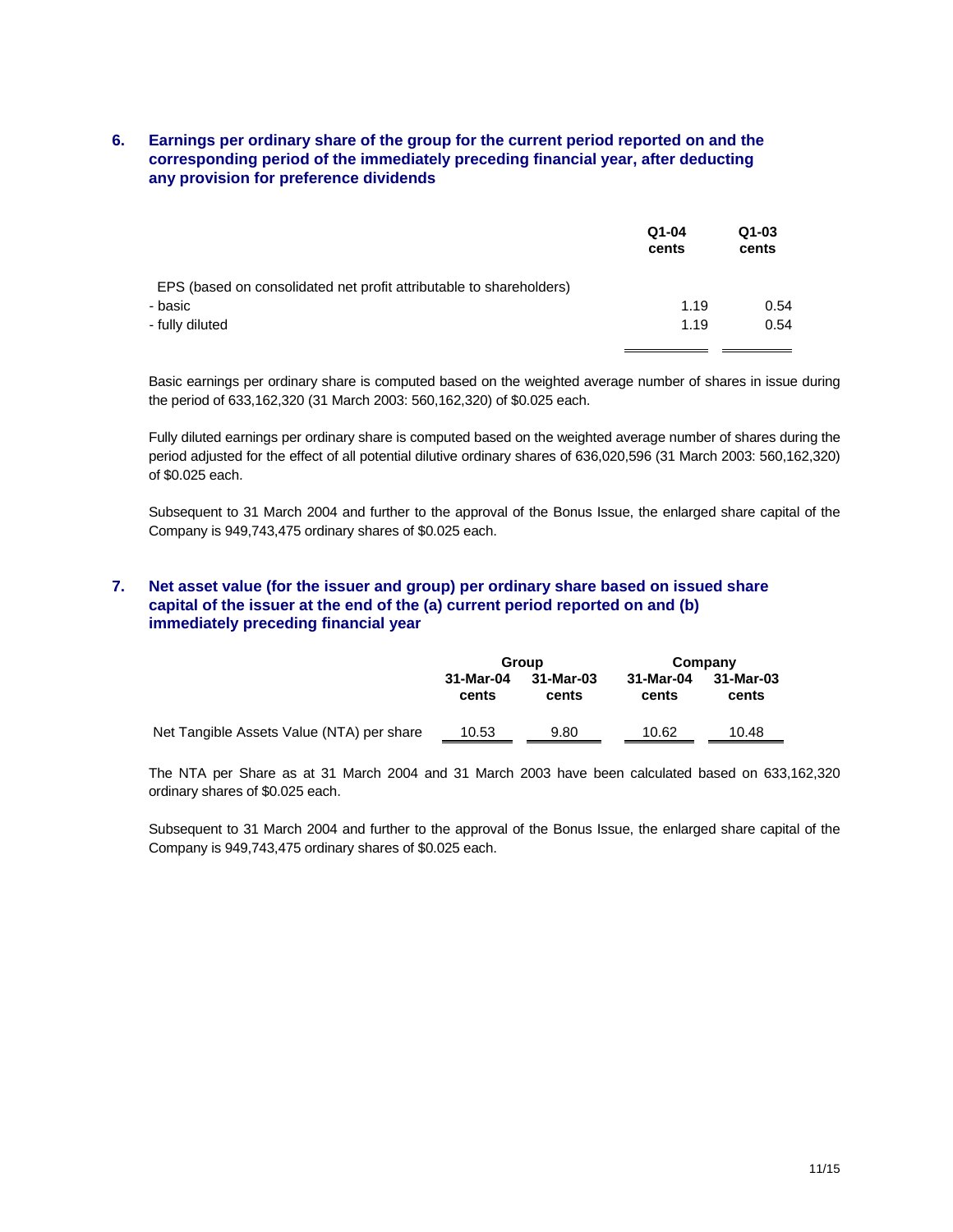**8. A review of the performance of the group, to the extent necessary for a reasonable understanding of the group's business. The review must discuss any significant factors that affected the turnover, costs, and earnings of the group for the current financial period reported on, including (where applicable) seasonal or cyclical factors. It must also discuss any material factors that affected the cash flow, working capital, assets or liabilities of the group during the current financial period reported on** 

The group operates in two business segments – after market services ("AMS") and distribution management solutions ("DMS").

## **Revenue**

Group revenue has increased by \$25.6 million, from \$15.8 million for the period ended 31 March 2003 to \$41.3 million for the period ended 31 March 2004.

Breakdown of the Group's revenue by business segment is as follows:

|            | $Q1 - 04$ | Q1-03  | <b>Increase</b> |      |
|------------|-----------|--------|-----------------|------|
|            | \$'000    | \$'000 | \$'000          | %    |
| AMS        | 30,789    | 14,660 | 15.489          | 110% |
| <b>DMS</b> | 10,537    | 1,107  | 10,070          | 852% |
| Total      | 41,326    | 15,767 | 25,559          | 162% |

The increase in AMS revenue is largely attributed to the Group's expansion of its regional network, from 103 service centers as at 31 March 2003 to 340 service centers as at 31 March 2004. Refurbishment projects undertaken in 2004 have also contributed to the increase in AMS revenue.

The increase in DMS revenue is mainly due to the rapid expansion of the Group's DMS business arising from contracts with several distributors of telco products.

## **Profit before income tax**

Group profit before income tax for the 3 months ended 31 March 2004 has increased by \$4.6 million, mainly due to the increase in revenue as highlighted under the paragraph above. However, profit before tax margin has decreased by 2.7% pt, from 22.4% for the period ended 31 March 2003 to 19.7% for the period ended 31 March 2004.

Breakdown of the Group's profit before income tax by business segment is as follows:

|            | $Q1 - 04$ | Q1-03  | <b>Increase</b> |       |
|------------|-----------|--------|-----------------|-------|
|            | \$'000    | \$'000 | \$'000          | %     |
| AMS        | 6,206     | 3,381  | 2,825           | 84%   |
| <b>DMS</b> | 1.944     | 152    | 1,792           | 1179% |
| Total      | 8,150     | 3,533  | 4.617           | 131%  |

AMS profit before tax margin has decreased by 2.9% pt mainly due to decrease in other operating income, in particular management and advisory fee, royalty income and foreign exchange gain.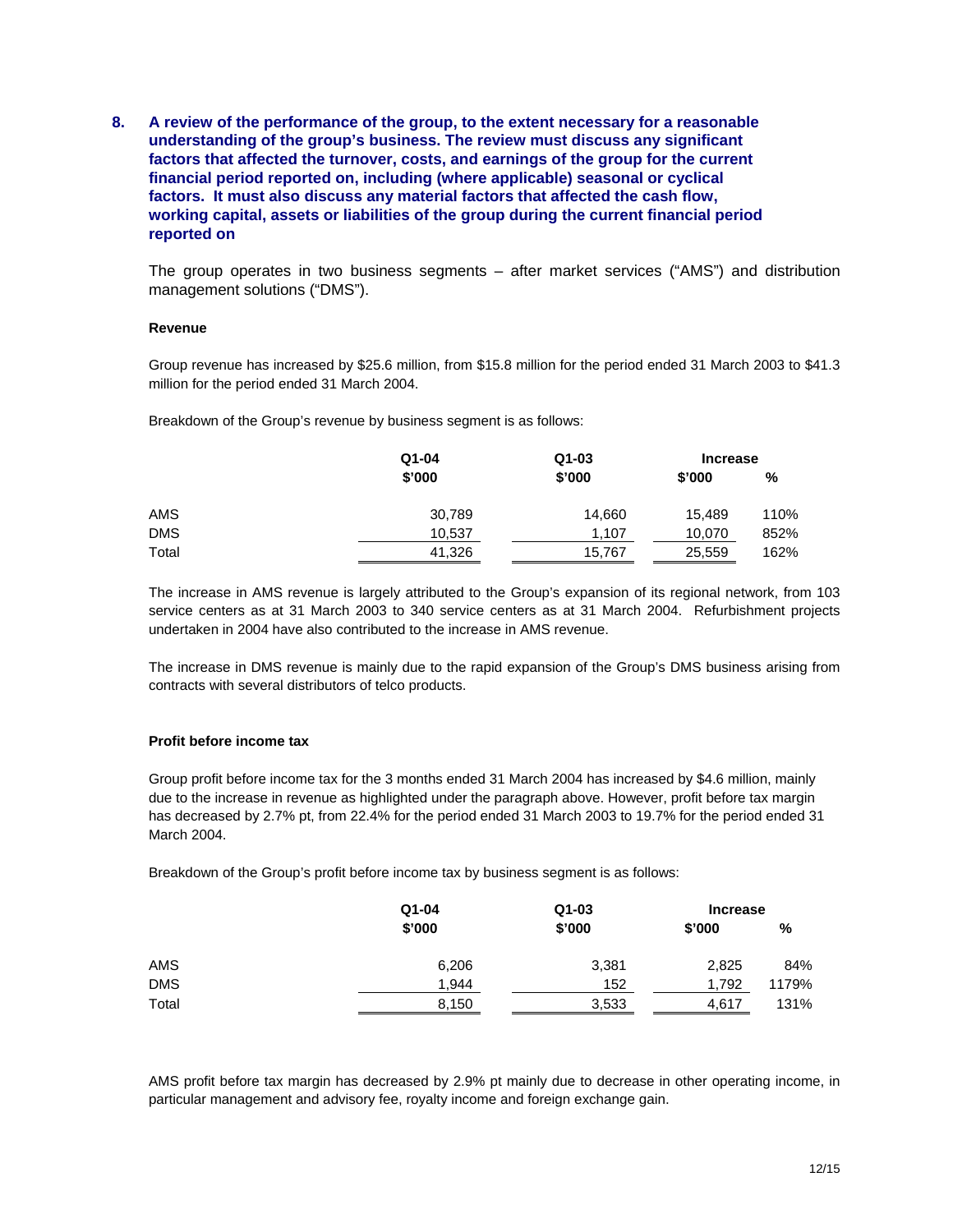DMS profit before tax margin has increased by 4.7% pt primarily due to logistics management income derived from new contracts with several distributors of telco products. In first quarter of 2003, margin was primarily derived from logistics management income from a handphone manufacturer.

## **Cash flows**

Please refer notes for cash flow statement.

# **9. Where a forecast, or a prospect statement, has been previously disclosed to shareholders, any variance between it and the actual results**

Not applicable

# **10. A commentary at the date of the announcement of the competitive conditions of the industry in which the group operates and any known factors or events that may affect the group in the next reporting period and the next 12 months**

In the first quarter of 2004, the Group continued to expand its regional AMS network, notably in:-

## PRC

The Group's acquisition of Porter Profits Limited was completed in March 2004. With this acquisition, the Group has a total network of over 35 service centres in the PRC and has added 8 new brands to its portfolio, including BenQ, COSUN, DBTel, Emol, Fengda, Lenovo, Soutech and Toshiba. The Group is currently looking for strategic business partners in the PRC in order to expedite the set-up of a nationwide AMS network in the PRC.

## India

UCom Technologies Pvt. Ltd ("UCom") has completed the roll-out of 100 dedicated service centres and 500 repair management centres for Motorola. In relation to the acquisition of UCom, the Group has obtained the approval of the Foreign Investment Promotion Board of India and expects to obtain the approval of the Reserve Bank of India by the end of June 2004. The Group is also currently working on securing AMS contracts with other principals in India.

## **Australia**

Pursuant to the appointment by Nokia Australia Pty Ltd in September 2003 to operate a nationwide AMS network in Australia, the Group has since set up 11 Nokia Care Centres in key cities in Australia and a Nokia Technical Service Centre in Sydney. In addition, further to the completion of the acquisition of Mobilefonerepair.com Pty Ltd in December 2003, the Group has rationalised and consolidated some of the multi-brand service hubs in order to enhance operational efficiency. As such, the Group's AMS presence in Australia has decreased from 69 centres (comprising 8 dedicated centres, and 61 authorised service centres located in multi-brand service hubs in 8 locations) as at 31 December 2003 to 53 centres (comprising 13 dedicated centres, and 40 authorised service centres located in multi-brand service hubs in 6 locations) as at 31 March 2004.

|                                  | As at 31 March 2004 | As at 31 December 2003 |
|----------------------------------|---------------------|------------------------|
| <b>Brands</b>                    | 32                  | 24                     |
| <b>Service Centres</b>           | 340                 | 220                    |
| <b>Repair Management Centres</b> | 668                 | 168                    |
| Countries/Territories            | 15                  | 14                     |
| Cities/Towns                     | 139                 | 48                     |
| <b>Staff</b>                     | 1.800*              | 1.266                  |

#### *\* estimated*

As at 31 March 2004, the Group's network of 340 centres comprises 197 dedicated-brand service centres (in 197 physical locations) and 143 authorised service centres located in multiple-brand service hubs (in 33 physical locations). The network covers a total of 32 brands including Alcatel, BenQ, Bird, CECT, Cosun, Daxian, DETel, Emol, Fengda, Gtran, Haier, Hyundai, Ikoma, Kyocera, Lenovo, LG, Motorola, NEC, Nokia, O<sub>2</sub>,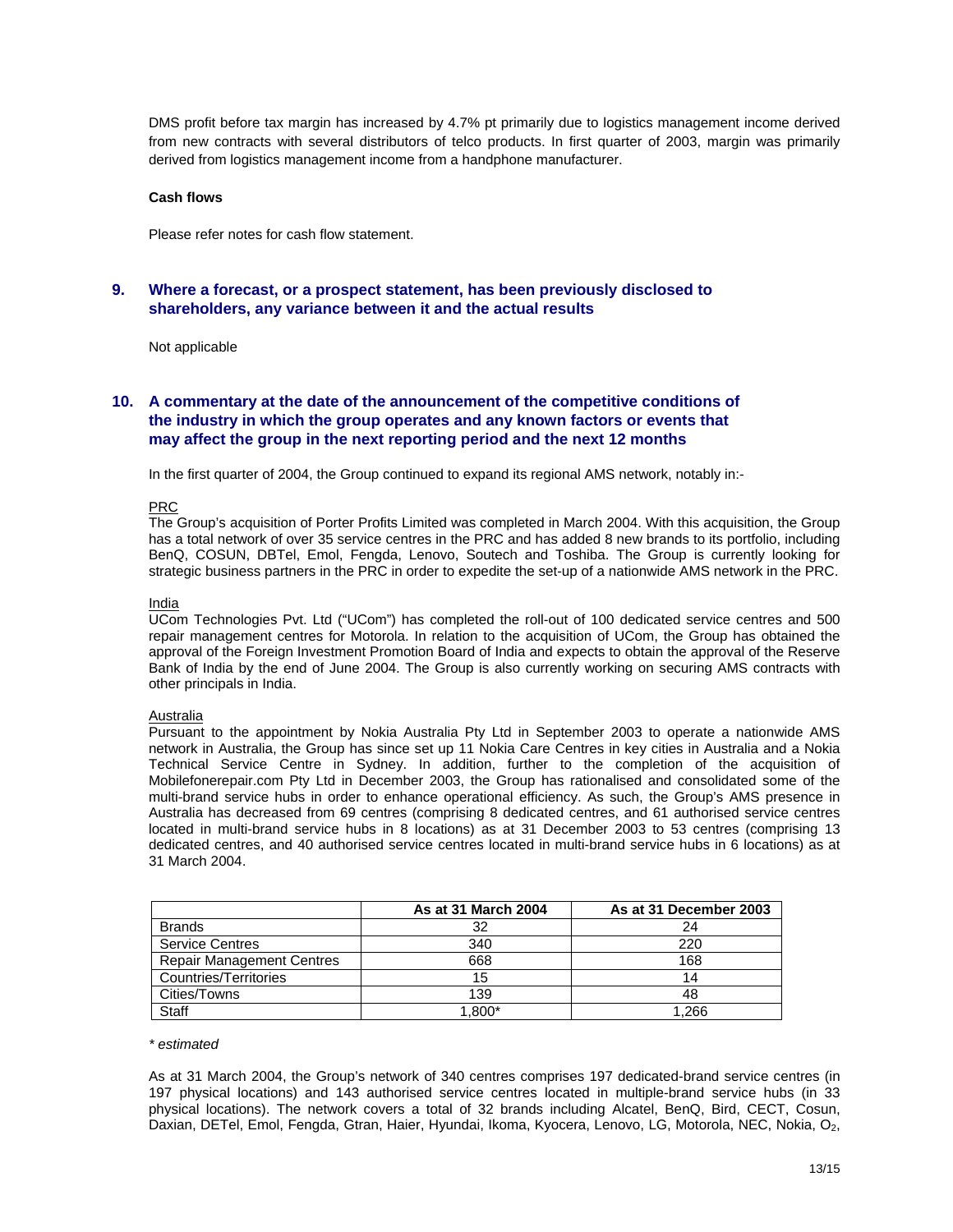Panasonic, Philips, Psion, Sagem, Samsung, Sendo, Sharp, Siemens, Sony Ericsson, Soutech, Toshiba and TCL.

During this period, the Group has also been expanding its DMS business rapidly by securing various logistics management contracts with mobile phone distributors and AMS providers in the Asia-Pacific region. DMSPL is also currently in the process of restructuring/reorganising its business in connection with its proposed listing on the Singapore Exchange Securities Trading Limited, details of which will be announced in due course.

In April 2004, the Company announced that it has been appointed by Nokia Pte Ltd as its exclusive service partner in Singapore with effect from 1 July 2004. The appointment will result in additional AMS volume for the Company as the AMS volume currently handled by the other service provider in Singapore will be handled by the Company. This is expected to have a positive impact on the revenue and profitability for the current financial year. The key details of the appointment are being finalised and will be announced at a later date.

The Directors continue to see a trend of consolidation in the fragmented AMS industry in the region as well as the increasing outsourcing trend in the telco industry. The Directors believe that the Group, with its track record and extensive regional network, is poised to benefit from current trends and remain optimistic of the Group's prospects in the next reporting period as we establish ourselves as the AMS partner of choice in the Asia-Pacific region.

# **11. Dividend**

## *(a) Current Financial Period Reported On*

Any dividend declared for the current financial period reported on?

Nil

# *(b) Corresponding Period of the Immediately Preceding Financial Year*

Any dividend declared for the corresponding period of the immediately preceding financial year?

Name of Dividend NA Dividend Type Dividend Rate Par value of shares Tax Rate

**(c) Date payable** 

NA

**(d) Books closure date** 

NA